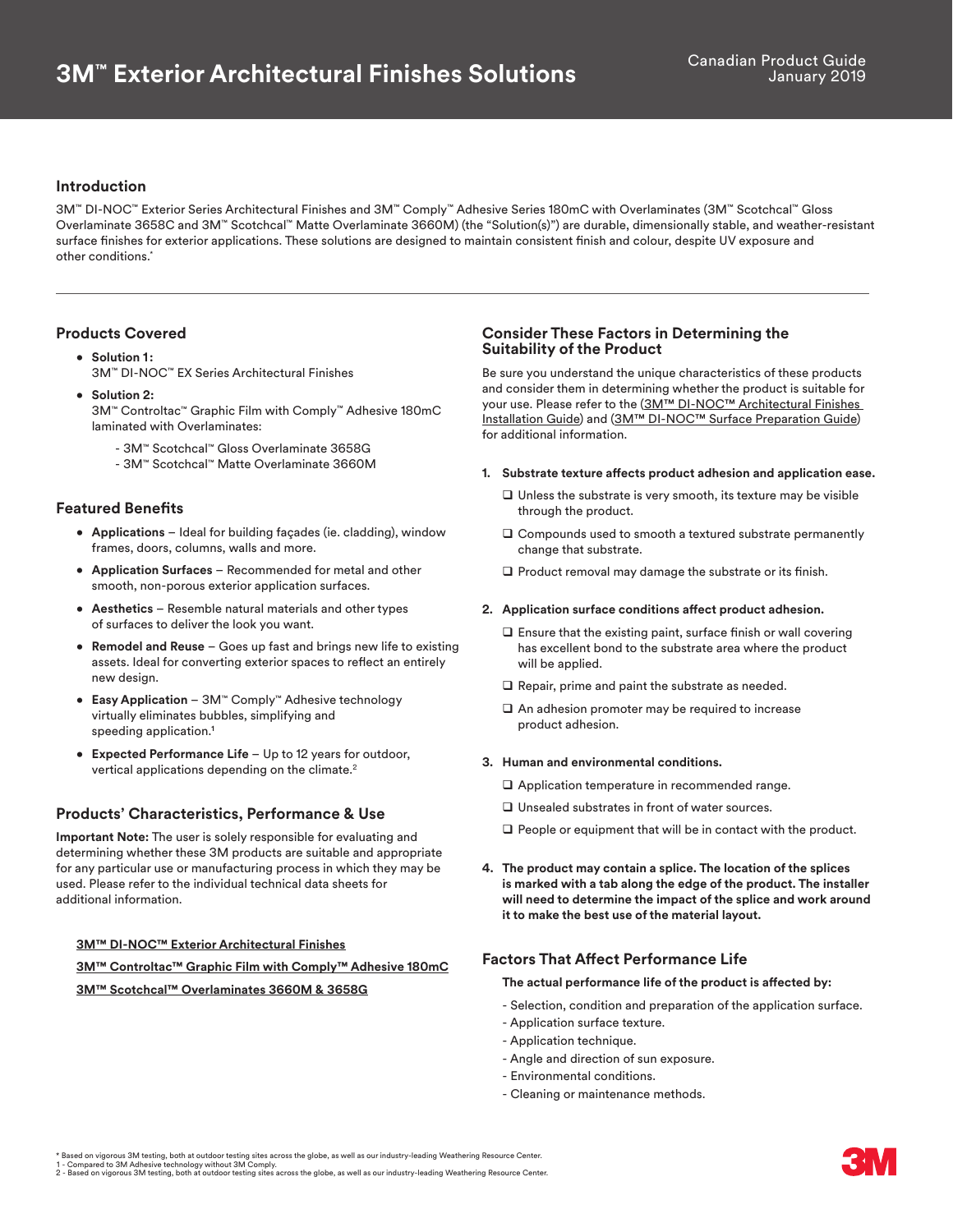# **3M™ Exterior Architectural Finishes Solutions**

|                                                                                                                                                            | Solution #1                                                                                                                                                      | Solution #2                                                                                                                                                                 |
|------------------------------------------------------------------------------------------------------------------------------------------------------------|------------------------------------------------------------------------------------------------------------------------------------------------------------------|-----------------------------------------------------------------------------------------------------------------------------------------------------------------------------|
| <b>Product Construction</b>                                                                                                                                | 3M™ DI-NOC™ Exterior Series                                                                                                                                      | 3M™ Controltac™ Graphic Film with Comply™<br><b>Adhesive Series 180mC with Overlaminate</b><br>(3M™ Scotchcal™ Gloss and Matte Overlaminates<br>3658G or 3660M)             |
| <b>Can be Printed</b>                                                                                                                                      | No                                                                                                                                                               | No                                                                                                                                                                          |
| <b>Overlaminate Required</b>                                                                                                                               | No                                                                                                                                                               | Yes<br>3M™ Scotchcal™ Gloss Overlaminate 3658G<br>or 3M™ Scotchcal™ Matte Overlaminate 3660M                                                                                |
| <b>Expected Performance Life</b><br>(unwarranted period for unprinted film with no<br>graphic protection, applied to a flat, vertical,<br>outdoor surface) | Up to 12 years                                                                                                                                                   | Up to 10 years                                                                                                                                                              |
| <b>Warranty</b><br>(applied to a flat, vertical, outdoor surface with the<br>recommended overlam)                                                          | 10 years                                                                                                                                                         | Up to 8 years*<br>(8 years for solid colours and 6 years for metallic)                                                                                                      |
| <b>Patterns Available</b>                                                                                                                                  | Woodgrain, Metallic, Single Colour, Abstract                                                                                                                     | Over 100 standards colours (Solid & Metallic)<br>plus custom colour availability                                                                                            |
| <b>Applications</b>                                                                                                                                        | Ideal for building façades (ie. cladding),<br>window frames, doors, columns, walls<br>and more                                                                   | Ideal for building facades (ie. cladding),<br>window frames, doors, columns, walls, glass<br>and more                                                                       |
| <b>Surface Type</b>                                                                                                                                        | Flat and simple curves                                                                                                                                           | Flat, simple curves, compound curves<br>and corrugations                                                                                                                    |
| <b>Recommended Substrates</b>                                                                                                                              | Smooth, non-porous application surfaces, such as<br>aluminium, galvanized steel, and painted metal<br>(check adhesion to powder-coated or<br>water-based paints) | ABS resins, aluminium, chrome, glass<br>(except for spandrel glass), fibreglass-reinforced<br>plastics, paint<br>(check adhesion to powder-coated or<br>water-based paints) |